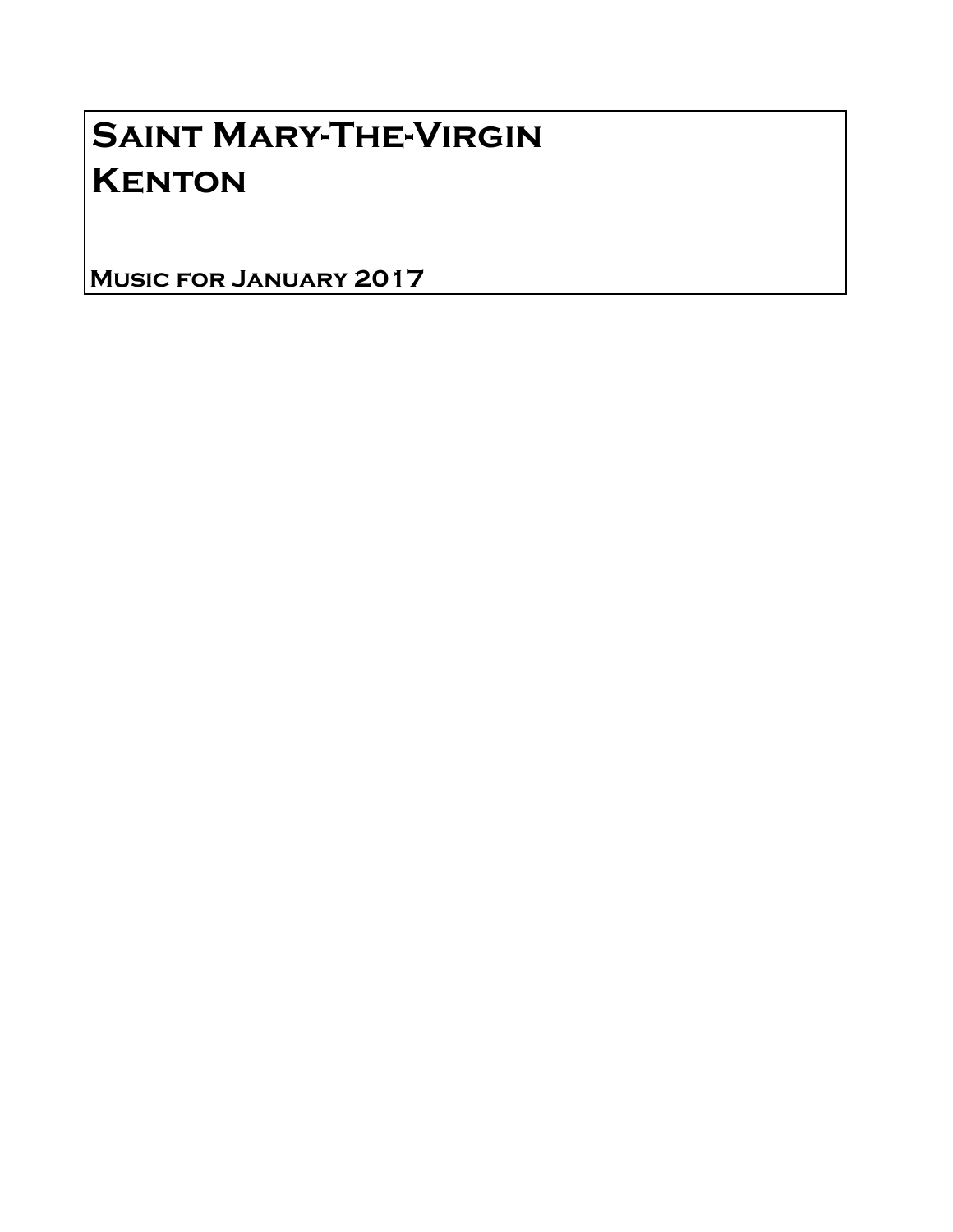| 1st January                                      | New Year's Day / BVM                                          |                                                                                     |  |
|--------------------------------------------------|---------------------------------------------------------------|-------------------------------------------------------------------------------------|--|
| Introit<br><b>Responsorial Psalm</b><br>Gradual  | 26<br>Hark, the herald angels sing<br>Page 17 - first setting |                                                                                     |  |
| Offertory<br>Communion<br>Recessional            | 28<br>161 (t385)<br>21                                        | In the bleak midwinter<br>For Mary, mother of the Lord<br>A great and mighty wonder |  |
|                                                  | Setting                                                       | Frances Bradford & Lourdes Gloria I                                                 |  |
|                                                  | At communion                                                  | A song of Mary                                                                      |  |
| 8th January                                      | <b>Epiphany</b>                                               |                                                                                     |  |
| Introit<br><b>Responsorial Psalm</b>             | <b>SHEET</b><br>47<br>Page 19 - second setting                | We three kings (at crib)<br>As with gladness                                        |  |
| Gradual<br>Offertory<br>Communion<br>Recessional | 36<br>40<br>48                                                | The first Nowell<br>What child is this<br>Bethlehem of noblest cities               |  |
|                                                  | Setting                                                       | Mass of St Gregory & Lourdes Gloria II                                              |  |
|                                                  | At communion                                                  | <b>Coventry Carol</b>                                                               |  |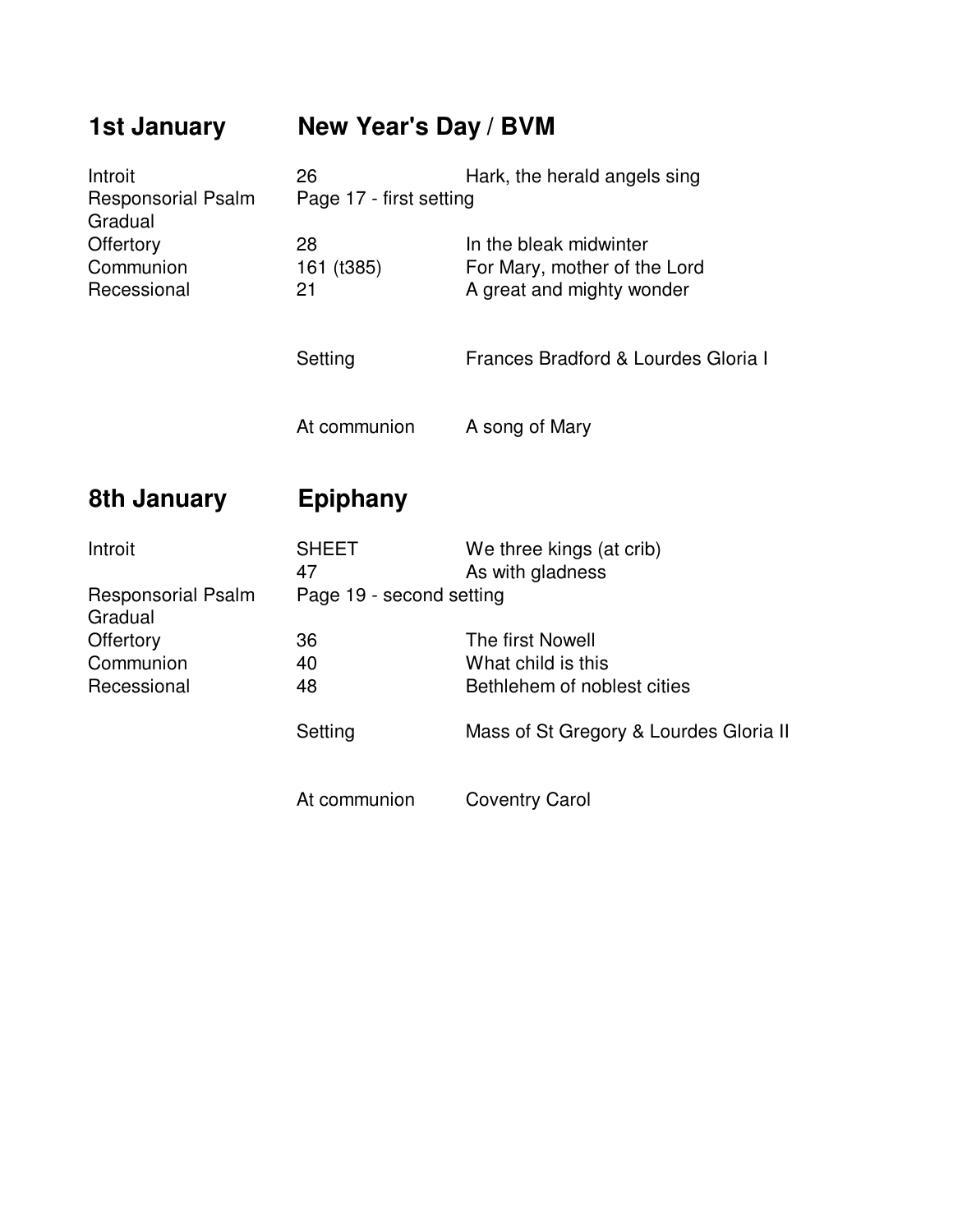| 15th January                                                                             | <b>Ordinary Time II</b>                                              |                                                                                                        |  |
|------------------------------------------------------------------------------------------|----------------------------------------------------------------------|--------------------------------------------------------------------------------------------------------|--|
| Introit<br><b>Responsorial Psalm</b><br>Gradual<br>Offertory<br>Communion<br>Recessional | 52<br>Page 57                                                        | O worship the Lord in the beauty of holiness                                                           |  |
|                                                                                          | 55<br>294<br>388                                                     | Hail to the Lord's annointed<br>Just as I am<br>Jesus shall reign                                      |  |
|                                                                                          | Setting                                                              | <b>St Ralph Sherwin Mass</b>                                                                           |  |
|                                                                                          | At communion                                                         | Lord, your word's our heavenly bread                                                                   |  |
| 22nd January                                                                             | <b>Ordinary Time III</b>                                             |                                                                                                        |  |
| Introit<br><b>Responsorial Psalm</b><br>Gradual<br>Offertory<br>Communion<br>Recessional | 234<br>Christ whose glory fills the skies<br>Page 58 - first setting |                                                                                                        |  |
|                                                                                          | 420<br>288<br>57                                                     | O Jesus I have promised<br>God everlasting, wonderful and holy<br>The race that long in darkness pined |  |
|                                                                                          | Setting                                                              | <b>Belmont Mass</b>                                                                                    |  |
|                                                                                          | At communion                                                         | Keep watch with me                                                                                     |  |